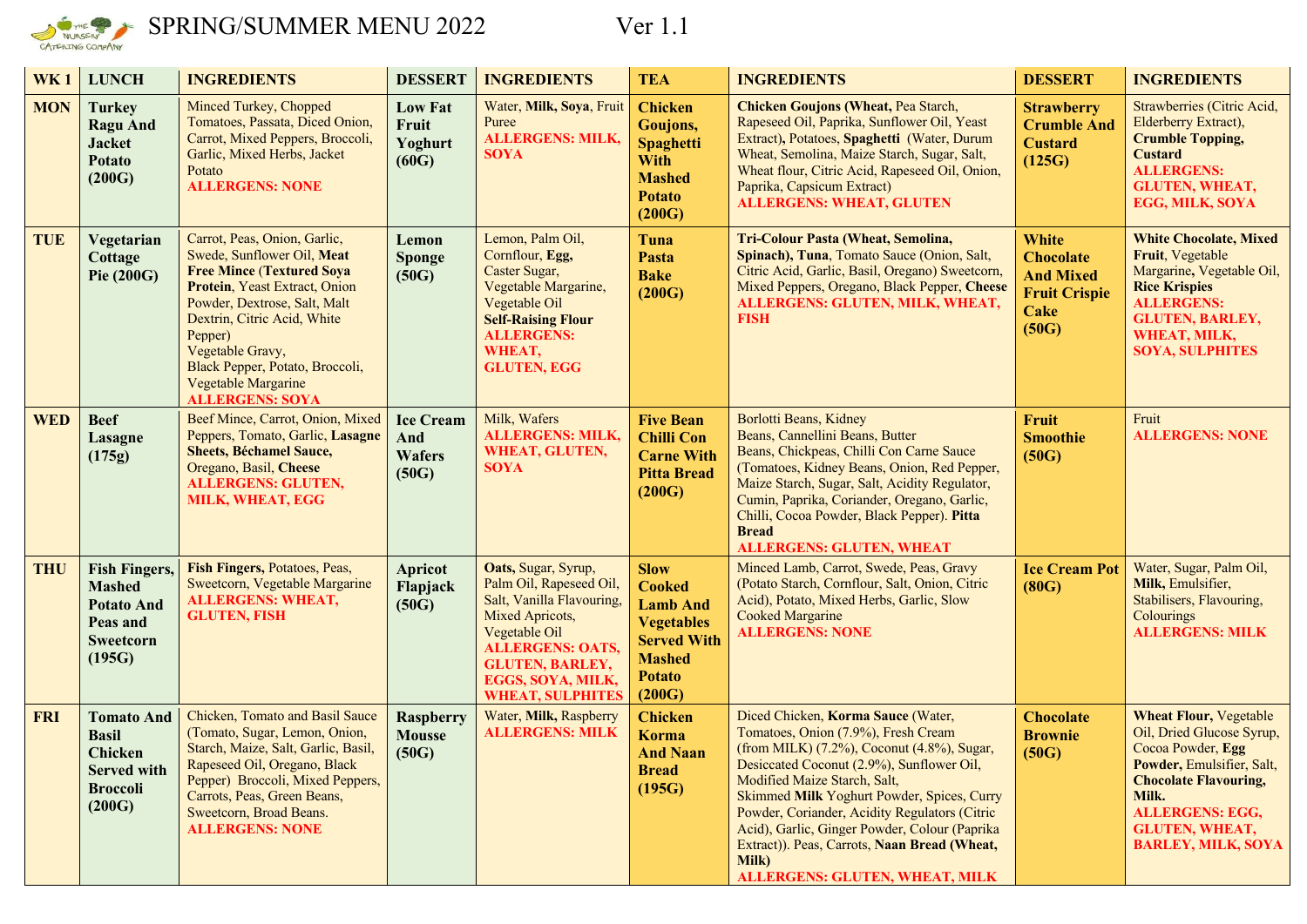

SPRING/SUMMER MENU 2022 Ver 1.1

| <b>WK2</b> | <b>LUNCH</b>                                                                               | <b>INGREDIENTS</b>                                                                                                                                                                                                                                                                                                                                                                                                                                                        | <b>DESSERT</b>                                                                      | <b>INGREDIENTS</b>                                                                                                                                                                                                                                                                                 | <b>TEA</b>                                                                                             | <b>INGREDIENTS</b>                                                                                                                                                                                                                                           | <b>DESSERT</b>                              | <b>INGREDIENTS</b>                                                                                                                                                                                                |
|------------|--------------------------------------------------------------------------------------------|---------------------------------------------------------------------------------------------------------------------------------------------------------------------------------------------------------------------------------------------------------------------------------------------------------------------------------------------------------------------------------------------------------------------------------------------------------------------------|-------------------------------------------------------------------------------------|----------------------------------------------------------------------------------------------------------------------------------------------------------------------------------------------------------------------------------------------------------------------------------------------------|--------------------------------------------------------------------------------------------------------|--------------------------------------------------------------------------------------------------------------------------------------------------------------------------------------------------------------------------------------------------------------|---------------------------------------------|-------------------------------------------------------------------------------------------------------------------------------------------------------------------------------------------------------------------|
| <b>MON</b> | Fishcakes,<br><b>Potato</b><br>Croquette,<br><b>Baked</b><br><b>Beans</b><br>(190G)        | <b>Fishcake (White Fish), Potato</b><br>Croquette, (Wheat Flour, Palm Oil,<br>Water, Salt, Milk, Yeast, Nutmeg,<br>Paprika, Pepper), Baked (Haricot)<br>Beans, Water, Sugar, Salt, Onion,<br>Paprika, Tomato<br><b>ALLERGENS: FISH, GLUTEN,</b><br><b>WHEAT, MILK</b>                                                                                                                                                                                                     | <b>Low Fat</b><br><b>Rice</b><br><b>Pudding</b><br>With<br><b>Fruit</b><br>(100G)   | <b>Rice Pudding, Fruit</b><br><b>ALLERGENS: MILK</b>                                                                                                                                                                                                                                               | <b>Beef</b><br><b>Lasagne</b><br>(175g)                                                                | Beef Mince, Carrot, Onion, Mixed<br>Peppers, Tomato, Garlic, Lasagne Sheets,<br>Béchamel Sauce, Oregano, Basil, Cheese<br><b>ALLERGENS: GLUTEN, MILK,</b><br><b>WHEAT, EGG</b>                                                                               | Lemon<br><b>Sponge</b><br>(50G)             | Lemon, Palm Oil,<br>Cornflour, Egg,<br>Caster Sugar,<br>Vegetable Margarine,<br>Vegetable Oil<br><b>Self-Raising Flour</b><br><b>ALLERGENS: WHEAT,</b><br><b>GLUTEN, EGG</b>                                      |
| <b>TUE</b> | <b>BBQ</b><br>Chicken<br><b>And Med</b><br><b>Vegetables</b><br><b>With Rice</b><br>(195G) | Chicken, BBQ Sauce (Tomato,<br>Fructose Syrup, Spirit Vinegar,<br>Molasses, Cornflour, Salt, Smoke<br>Flavouring, Onion Powder, Potassium<br>Sorbate, Garlic), Courgette, Mixed<br>Peppers, Long Grain Rice<br><b>ALLERGENS: NONE</b>                                                                                                                                                                                                                                     | <b>Raspberry</b><br><b>Mousse</b><br>$\text{Cake} (40g)$                            | Water, Sugar, Palm<br>Kernel Oil, Palm Oil,<br><b>Wheat Flour, Egg, Milk</b><br>Proteins, Raspberries,<br>Emulsifiers, Glucose,<br>Gelling Agents, Beetroot,<br>Elderberry Juice,,<br><b>Dextrose, Salt, Wheat</b><br><b>Starch. ALLERGENS:</b><br><b>GLUTEN, EGG, MILK,</b><br><b>SOYA, WHEAT</b> | <b>Sweet And</b><br><b>Sour</b><br><b>Chicken</b><br><b>With Rice</b><br>(190G)                        | Chicken Breast, Rice, Sweet And Sour<br>Sauce (Sugar, Water, Tomato Puree,<br>Pineapple, Spirit Vinegar, Maize Starch,<br>Lemon, Garlic, Salt, Ginger, Paprika,<br>Chilli Powder), Mixed Vegetables.<br><b>ALLERGENS: NONE</b>                               | <b>Low Fat</b><br>Fruit<br>Yoghurt<br>(60G) | Water, Milk, Soya, Fruit<br>Puree<br><b>ALLERGENS: MILK,</b><br><b>SOYA</b>                                                                                                                                       |
| <b>WED</b> | <b>Cheesy</b><br><b>Bean</b><br>And<br><b>Potato</b><br>Pie<br>(200G)                      | Potato, Cheese, Baked Beans, Chives,<br>Milk, Tomatoes<br><b>ALLERGENS: MILK</b>                                                                                                                                                                                                                                                                                                                                                                                          | <b>Poached</b><br><b>Pears</b><br><b>Served</b><br>With<br><b>Custard</b><br>(125G) | Pears, Sugar, Orange<br>Juice, Cinnamon.<br><b>Custard</b><br><b>ALLERGENS: MILK</b>                                                                                                                                                                                                               | <b>Tomato And</b><br><b>Basil</b><br><b>Chicken</b><br><b>Served with</b><br><b>Broccoli</b><br>(200G) | Chicken, Tomato and Basil Sauce<br>(Tomato, Sugar, Lemon, Onion, Starch,<br>Maize, Salt, Garlic, Basil, Rapeseed Oil,<br>Oregano, Black Pepper) Broccoli, Mixed<br>Peppers, Carrots, Peas, Green Beans,<br>Sweetcorn, Broad Beans.<br><b>ALLERGENS: NONE</b> | Pineapple<br><b>Sponge</b><br>Cake (50g)    | <b>Self-Raising Flour,</b><br>Caster Sugar, Vegetable<br>Margarine, Vegetable Oil,<br>Pineapple, Egg<br><b>ALLERGENS: EGG,</b><br><b>GLUTEN, WHEAT</b>                                                            |
| <b>THU</b> | <b>Turkey</b><br><b>Bolognaise</b><br><b>Bake</b><br>(200G)                                | Minced Turkey, Carrot, Onion,<br>Peppers, Sweetcorn, Chicken Bouillon<br>(Corn Flour, Potato Starch, Salt, Onion<br>Powder, Turmeric, Garlic, Palm Oil,<br>Sugar) Garlic, Basil, Oregano, Tomato<br>Passata, Tri-Colour Pasta (Semolina,<br>Spinach Powder, Tomato Powder),<br><b>Cheese. ALLERGENS: GLUTEN,</b><br><b>WHEAT, MILK</b>                                                                                                                                    | <b>Chocolate</b><br><b>Brownie</b><br>(50G)                                         | <b>Wheat Flour, Vegetable</b><br>Oil, Dried Glucose Syrup,<br>Cocoa Powder, Egg<br>Powder, Emulsifier, Salt,<br><b>Chocolate Flavouring,</b><br><b>Milk. ALLERGENS:</b><br>EGG, GLUTEN,<br><b>WHEAT, BARLEY,</b><br><b>MILK, SOYA</b>                                                              | Fish<br>Fingers,<br><b>Mashed</b><br><b>Potato And</b><br>Peas and<br><b>Sweetcorn</b><br>(195G)       | Fish Fingers, Potatoes, Peas, Sweetcorn,<br>Vegetable Margarine<br><b>ALLERGENS: WHEAT, GLUTEN,</b><br><b>FISH</b>                                                                                                                                           | <b>Apricot</b><br>Flapjack<br>(50G)         | Oats, Sugar, Syrup, Palm Oil,<br>Rapeseed Oil, Salt, Vanilla<br>Flavouring, Mixed Apricots,<br>Vegetable Oil<br><b>ALLERGENS: OATS,</b><br><b>GLUTEN, BARLEY, EGGS,</b><br>SOYA, MILK, WHEAT,<br><b>SULPHITES</b> |
| <b>FRI</b> | <b>Chicken</b><br>Korma<br><b>And Naan</b><br><b>Bread</b><br>(195G)                       | Diced Chicken, Korma Sauce (Water,<br>Tomatoes, Onion (7.9%), Fresh Cream<br>(from MILK) (7.2%), Coconut (4.8%),<br>Sugar, Desiccated Coconut (2.9%),<br>Sunflower Oil, Modified Maize<br>Starch, Salt, Skimmed Milk Yoghurt<br>Powder, Spices, Curry Powder,<br>Coriander, Acidity Regulators (Citric<br>Acid), Garlic, Ginger Powder, Colour<br>(Paprika Extract)). Peas, Carrots,<br><b>Naan Bread (Wheat, Milk)</b><br><b>ALLERGENS: GLUTEN, WHEAT</b><br><b>MILK</b> | <b>Ice Cream</b><br>Roll<br>(90G)                                                   | Water, Sugar, Palm Oil,<br>Milk, Buttermilk,<br>Emulsifier, Stabilisers,<br>Flavouring, Colour<br>(Beetroot Red), Flour<br><b>ALLERGENS: MILK,</b><br>EGG, SOYA, WHEAT,<br><b>GLUTEN</b>                                                                                                           | <b>Turkey</b><br><b>Ragu And</b><br><b>Jacket</b><br><b>Potato</b><br>(200G)                           | Minced Turkey, Chopped Tomatoes,<br>Passata, Diced Onion, Carrot, Mixed<br>Peppers, Broccoli, Garlic, Mixed Herbs,<br><b>Jacket Potato</b><br><b>ALLERGENS: NONE</b>                                                                                         | <b>Raspberry</b><br><b>Mousse</b><br>(50G)  | Water, Milk, Raspberry<br><b>ALLERGENS: MILK</b>                                                                                                                                                                  |